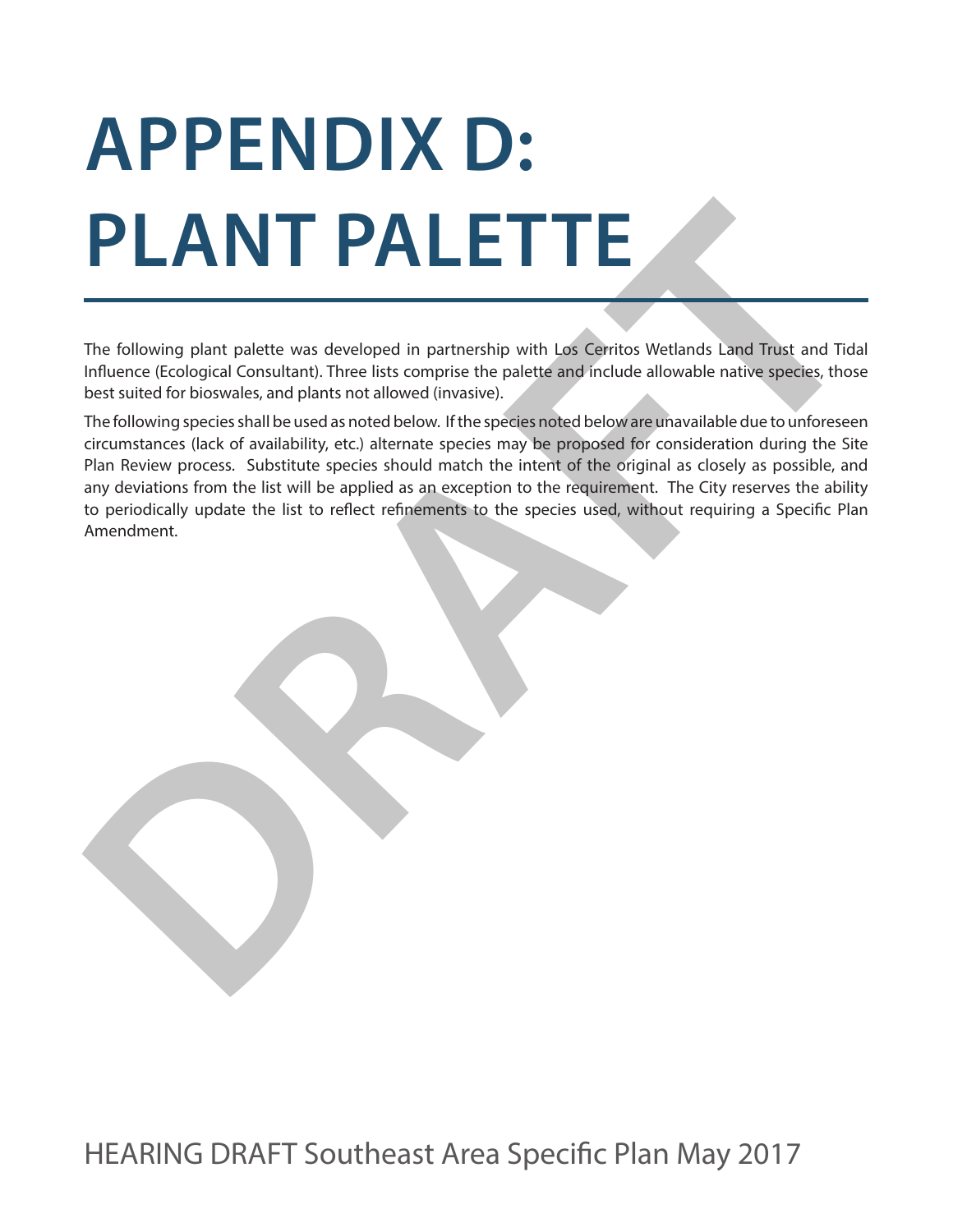| Table A-1 Allowable California Native Plant Species for Development Landscaping |                                     |         |                   |               |                 |  |
|---------------------------------------------------------------------------------|-------------------------------------|---------|-------------------|---------------|-----------------|--|
| <b>Common Name</b>                                                              | Scientific Name                     | Height  | <b>Water Need</b> | Sourceability | Flower<br>Color |  |
| <b>Bunch Grass</b>                                                              |                                     |         |                   |               |                 |  |
| Canyon Prince wild rye                                                          | Leymus condenstatus 'canyon prince' | $2-3ft$ | Low               | Easy          | N/A             |  |
| Deergrass                                                                       | Muhlenbergia rigens                 | $2-4ft$ | Low               | Easy          | N/A             |  |
| Purple needle grass                                                             | Stipa pulchra                       | $1-3ft$ | Low               | Easy          | N/A             |  |
| Siskiyou bluegrass                                                              | Festuca idahoensis                  | 2ft     | Low               | Easy          | N/A             |  |
| <b>Ground Cover</b>                                                             |                                     |         |                   |               |                 |  |
| Point Reyes ceanothus                                                           | Ceanothus gloriosus 'anchor bay'    | 1ft     | Low               | Easy          | Purple          |  |
| Beach strawberry                                                                | Fragaria chiloensis                 | ground  | Moderate          | Easy          | White           |  |
| California meadow sedge                                                         | Carex pansa                         | 1ft     | Moderate          | Easy          | N/A             |  |
| Centennial ceanothus                                                            | Ceanothus 'centennial'              | ground  | Low               | Challenging   | Purple          |  |
| Clustered field sedge                                                           | Carex praegracilis                  | 1ft     | Moderate          | Easy          | N/A             |  |
| Dwarf coyote bush                                                               | Baccharis pilularis pilularis       | $2-3ft$ | Low               | Easy          | White           |  |
| Yankee Point ceanothus                                                          | Ceanothus griseus horizontalis      | $1-2ft$ | Low               | Easy          | Purple          |  |
| Beach evening primrose                                                          | Camissoniopis chieranthifolia       | $<$ 1ft | Low               | Easy          | Yellow          |  |
| <b>Accents and Wildflowers</b>                                                  |                                     |         |                   |               |                 |  |
| Blue eyed grass                                                                 | Sisyrinchium bellum                 | 1ft     | Low               | Easy          | Blue            |  |
| Bog rush                                                                        | Juncus effusus                      | $1-3ft$ | Moderate          | Available     | N/A             |  |
| Coral bells                                                                     | Heuchera rubescens                  | 1ft     | Moderate          | Easy          | Pink            |  |
| Douglas iris                                                                    | Iris douglasiana                    | $1-2ft$ | Low               | Easy          | Purple          |  |
| Fiber optic grass                                                               | Isolepis cernua                     | 1ft     | Moderate          | Easy          | N/A             |  |
| Maidenhair fern                                                                 | Adiantum jordanii                   | $1-2ft$ | Moderate          | Challenging   | N/A             |  |
| Sea pink                                                                        | Armeria maritima                    | 1ft     | Low               | Challenging   | Pink            |  |
| Seaside daisy                                                                   | Erigeron glaucus                    | 1ft     | Moderate          | Easy          | Purple          |  |
| Yarrow                                                                          | Achillea millefolium                | 1ft     | Moderate          | Easy          | White           |  |
| Giant coreopsis                                                                 | Coreopsis gigantea                  | $3-5ft$ | Low               | Easy          | Yellow          |  |
| Scarlet bugler                                                                  | Mimulus cardinalis                  | 1ft     | Moderate          | Available     | Red             |  |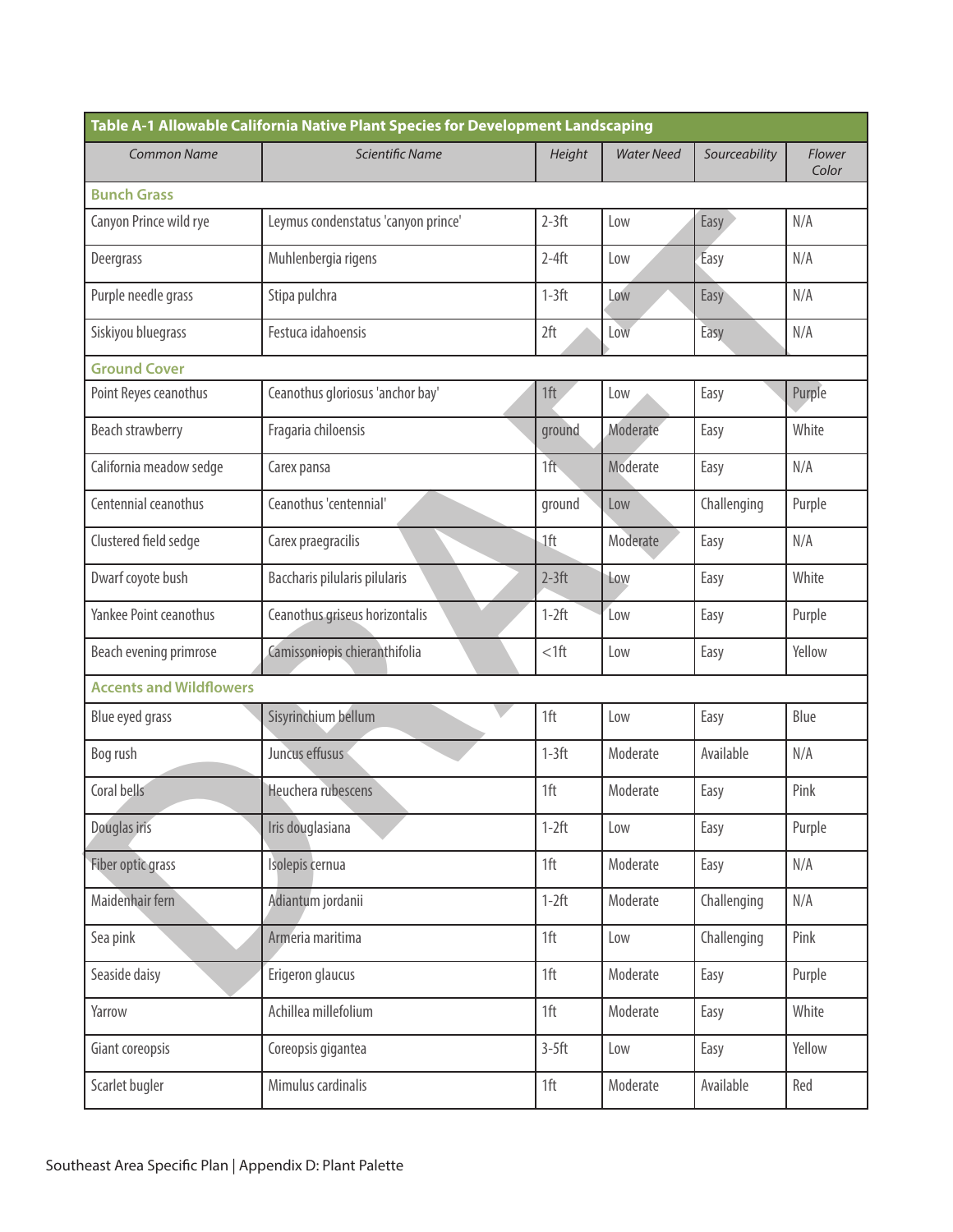| <b>Common Name</b>              | Scientific Name                 | Height           | <b>Water Need</b> | Sourceability | Flower     |
|---------------------------------|---------------------------------|------------------|-------------------|---------------|------------|
|                                 |                                 |                  |                   |               | Color      |
| <b>Succulents and Cactus</b>    |                                 |                  |                   |               |            |
| Chalk dudleya                   | Dudleya pulverulenta            | 1ft              | Low               | Challenging   | Red        |
| Mojave yucca <sup>1</sup>       | Yucca schidigera                | $5-15$ ft        | Low               | Easy          | White      |
| Ocotillo <sup>1</sup>           | Fouquieria splendens            | 8-20ft           | Low               | Challenging   | Red        |
| Shaw's agave                    | Agave shawii                    | $1-2ft$          | Low               | Rare          | Yellow-Red |
| Prickly pear                    | Opuntia littoralis              | $1-2ft$          | Low               | Challenging   | Yellow-Red |
| Cane cholla                     | Cylindropuntia prolifera        | $4-6ft$          | Low               | Challenging   | Yellow-Red |
| <b>Medium Shrubs</b>            |                                 |                  |                   |               |            |
| Apricot mallow                  | Sphaeralcea ambigua             | 3 <sup>†</sup>   | Low               | Easy          | Orange     |
| Baja fairy duster               | Calliandra californica          | 5ft              | Low               | Easy          | Red        |
| Chamise 'Nicolas' <sup>2</sup>  | Adenostoma fasciculatum         | $2-10$ ft        | Low               | Easy          | White      |
| Cleveland sage                  | Salvia clevelandii              | $3-4ft$          | Low               | Easy          | Blue       |
| El Dorado Gold flannel bush     | Fremontedendron eldorado        | 4ft              | Low               | Easy          | Yelllow    |
| Evergreen currants <sup>2</sup> | Ribes viburnifolium             | 2ft              | Low               | Easy          | Pink       |
| Firecracker island snapdragon   | Galvezia speciosa 'firecracker' | $2-3ft$          | Low               | Easy          | Red        |
| Pink fairy-duster               | Calliandra eriophylla           | 4ft              | Low               | Easy          | Pink       |
| Purple sage                     | Salvia leucophylla              | 6ft              | Low               | Easy          | Purple     |
| Showy penstemon                 | Penstemon spectabilis           | 4ft              | Low               | Easy          | Purple     |
| Woolly blue curls               | Trichostema lanatum             | 4ft              | Low               | Easy          | Blue       |
| <b>Large Shrubs</b>             |                                 |                  |                   |               |            |
| Coffeeberry <sup>2</sup>        | Frangula californica            | $8-12ft$         | Low               | Easy          | White      |
| Island bush poppy <sup>2</sup>  | Dendromecon harfordii           | 8ft              | Low               | Easy          | Yellow     |
| Jojoba <sup>1</sup>             | Simmondsia chinensis            | $6-10$ ft        | Low               | Easy          | Yellow     |
| Toyon <sup>2</sup>              | Heteromeles arbutifolia         | $8-15$ ft        | Low               | Easy          | White      |
| <b>Trees</b>                    |                                 |                  |                   |               |            |
| Catalina ironwood               | Lyonothamnus floribundus        | 15-35ft          | Low               | Easy          | White      |
| Holly leaved cherry             | Prunus ilicifolia               | 15 <sup>ft</sup> | Low               | Easy          | White      |
| Island mallow                   | Malva assurgentiflora           | 10ft             | Low               | Easy          | Pink       |
| Torrey pine                     | Pinus torreyana                 | 35-50ft          | Low               | Easy          | N/A        |
| Western red bud                 | Cercis occidentalis             | 20 <sup>ft</sup> | Moderate          | Easy          | Pink       |
| Western sycamore                | Platanus racemosa               | 30-80ft          | Moderate          | Easy          | N/A        |
| Desert willow                   | Chilopsis lineraris             | 15 <sup>ft</sup> | Moderate          | Easy          | Pink       |
| Chitalpa                        | X Chitalpa tashkentensis        | 25 <sup>ft</sup> | Low               | Available     | Pink       |

2. Not allowable near development per fire code.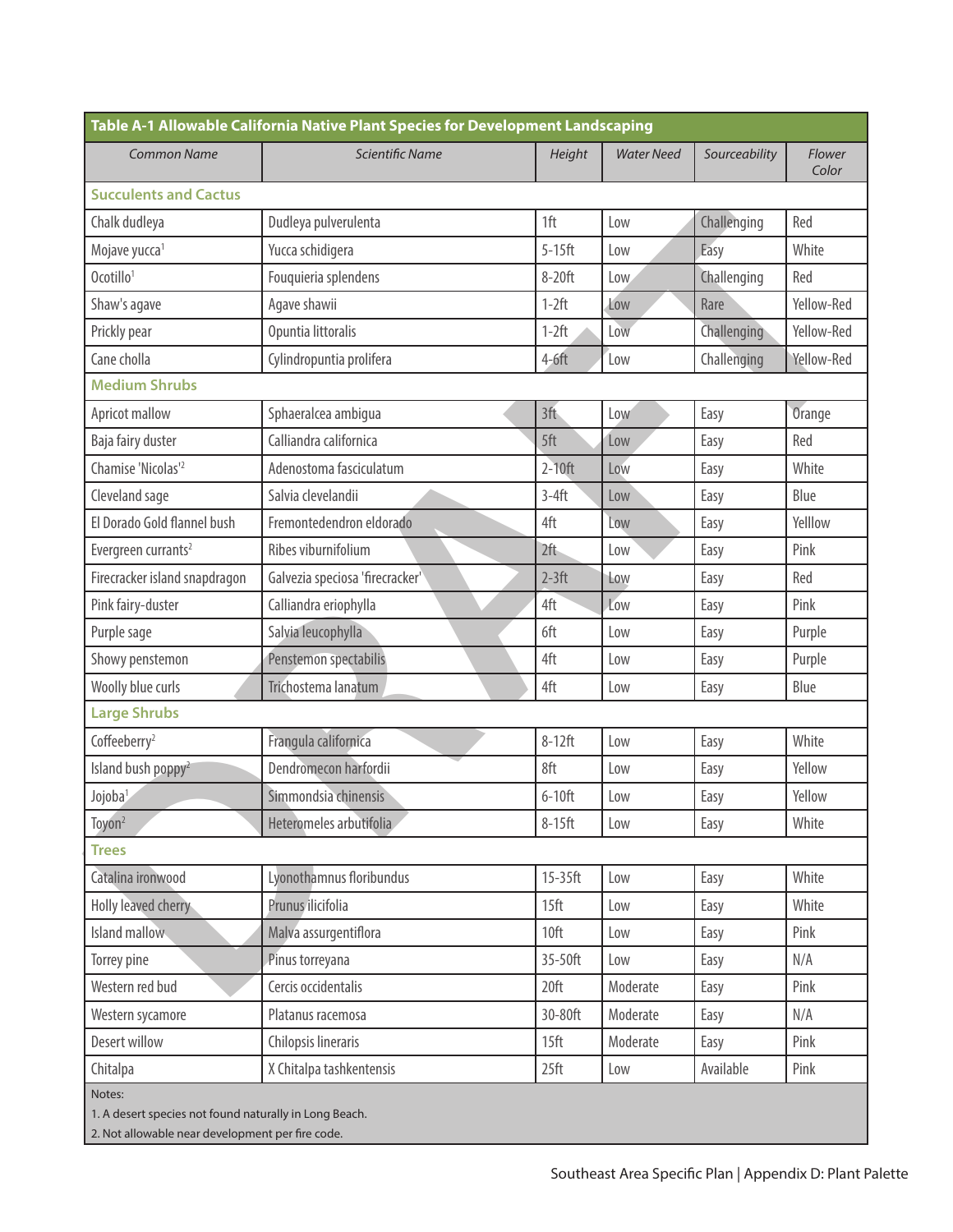| <b>Table A-2 Bioswale Plant Species</b> |                             |
|-----------------------------------------|-----------------------------|
| <b>Common Name</b>                      | Scientific Name             |
|                                         |                             |
| <b>Grasses</b>                          | Elymus triticoides          |
| Alkali rye<br>Alkali sacaton            | Sporobolis airoides         |
|                                         |                             |
| California melic                        | Melica imperfecta           |
| Deergrass                               | Muhlenbergia rigens         |
| Purple needle grass                     | Nasella pulchra             |
| Salt grass                              | Distichlis spicata          |
| Shore grass                             | Distichlis littoralis       |
| Giant wild rye                          | Elymus condensatus          |
| Purple three-awn                        | Aristida purpurea           |
| <b>Sedges, Rushes and Cattails</b>      |                             |
| <b>Broad leaved cattail</b>             | Typha latifolia             |
| California bulrush                      | Schoenoplectus californicus |
| Low bulrush                             | Isolepis cernua             |
| Mexican rush                            | Juncus effusus mexicanus    |
| Saltmarsh bulrush                       | Bolboschoenus robustus      |
| Southern cattail                        | Typha domingensis           |
| Spike rush                              | Elocharis macrostachya      |
| Spiny rush                              | Juncus acutus               |
| Tall flatsedge                          | Cyperus eragrostis          |
| <b>Herbs and Shrubs</b>                 |                             |
| Alkali heath                            | Frankenia salina            |
| Alkali weed                             | Cressa truxillensis         |
| Common pickleweed                       | Salicornia pacifica         |
| Emory's baccharis                       | <b>Baccharis</b> salicina   |
| Fleshy jaumea                           | Jaumea carnosa              |
| Mulefat                                 | Baccharis salicifolia       |
| Salt marsh fleabane                     | Pluchea ordorata            |
| Yerba mansa                             | Anemopsis california        |
| <b>Trees</b>                            |                             |
| Arroyo willow                           | Salix lasieolepis           |
| <b>Black willow</b>                     | Salix gooddingii            |
| Fremont's cottonwood                    | Populus fremontii           |
| Sandbar willow                          | Salix exigua                |